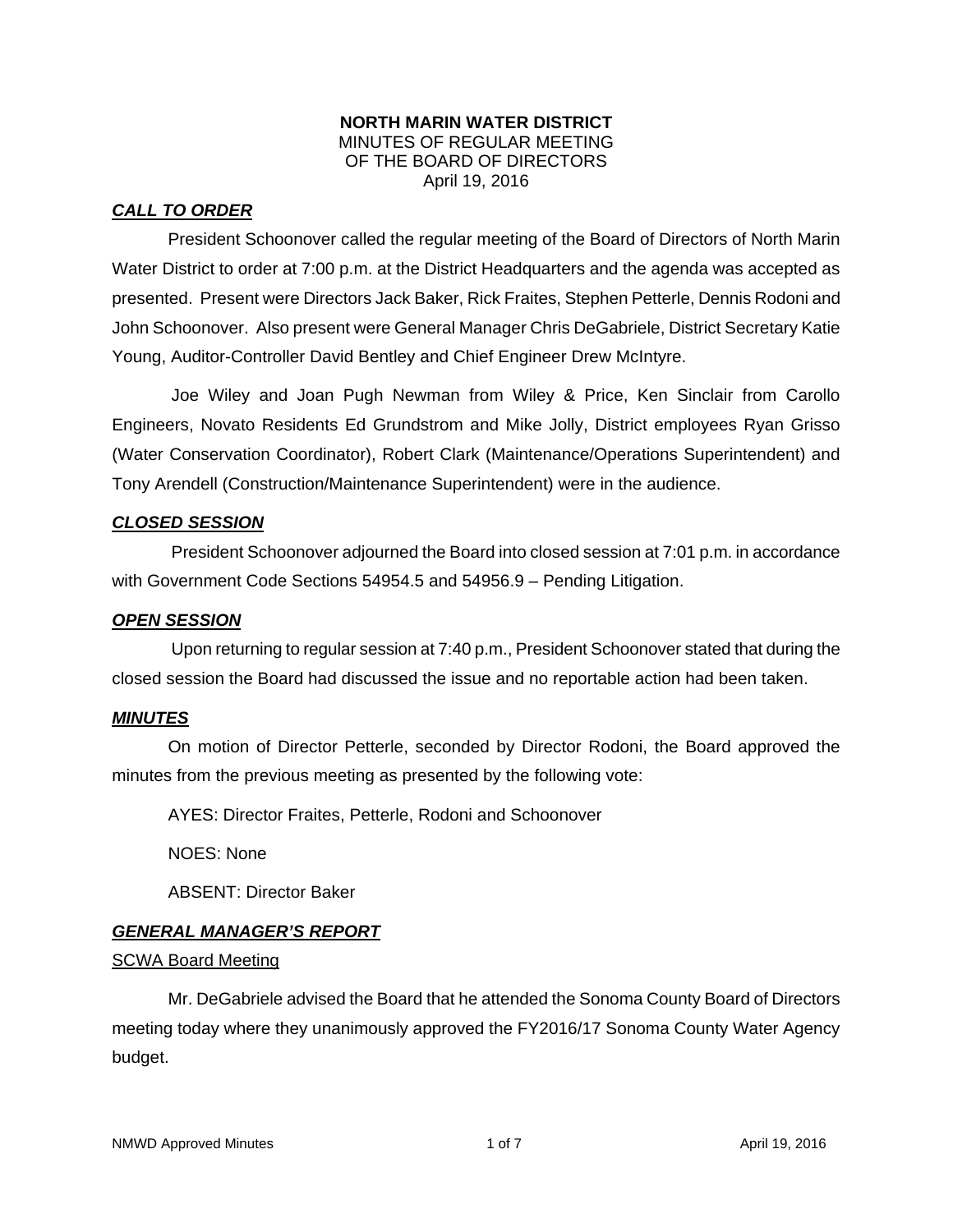#### Marin County Board of Supervisors

 Mr. DeGabriele informed the Board that he also attended the Marin County Board of Supervisors meeting and commented on the Local Coastal Program Development Code provisions related to Public Facilities including water supply facilities.

#### North Bay Watershed Association Conference

 Mr. DeGabriele informed the Board that he and Directors Baker and Fraites and Drew McIntyre will be attending the North Bay Watershed Association Conference this Friday.

#### National Marine Fishery Services

 Mr. DeGabriele advised the Board that he and Mr. McIntyre will be meeting with the NMFS next Monday to discuss the District's comments on the Steelhead Recovery Plan.

#### *OPEN TIME*

President Schoonover asked if anyone in the audience wished to bring up an item not on the agenda and the following items were discussed:

Novato Resident, Ed Grundstrom requested that the Board absorb the increase in the purchased water cost from Sonoma County Water Agency by using reserves and not institute a rate increase this year. He suggested that rate payers could use a break from increases.

Novato Resident Mike Jolly questioned the proposal to raise rates during a period where customers have shown great restraint in water use to comply with the District and the State Water Resources Control Board requirements. He suggested taking out a newspaper advertisement thanking customers for their restraint and explaining the fixed cost business model of the District.

#### *STAFF/DIRECTORS REPORTS*

 President Schoonover asked if staff or Directors wished to bring up an item not on the agenda and the following item was discussed:

 Robert Clark advised the Board that the Stafford Treatment Plant started up in early April and is producing water for the Novato community. He noted that Stafford Lake is full and as of today is no longer spilling.

#### *QUARTERLY FINANCIAL STATEMENT*

Mr. Bentley reviewed the 3rd Quarter Financial Statement for the first nine months of this fiscal year; the District generated a net loss of \$226K and saw a net cash decrease of \$1.18M. He stated that Operating Revenue came in 15% under budget and Operating Expense came in 9% under budget. He advised the Board that Novato water consumption was 14% less than the prior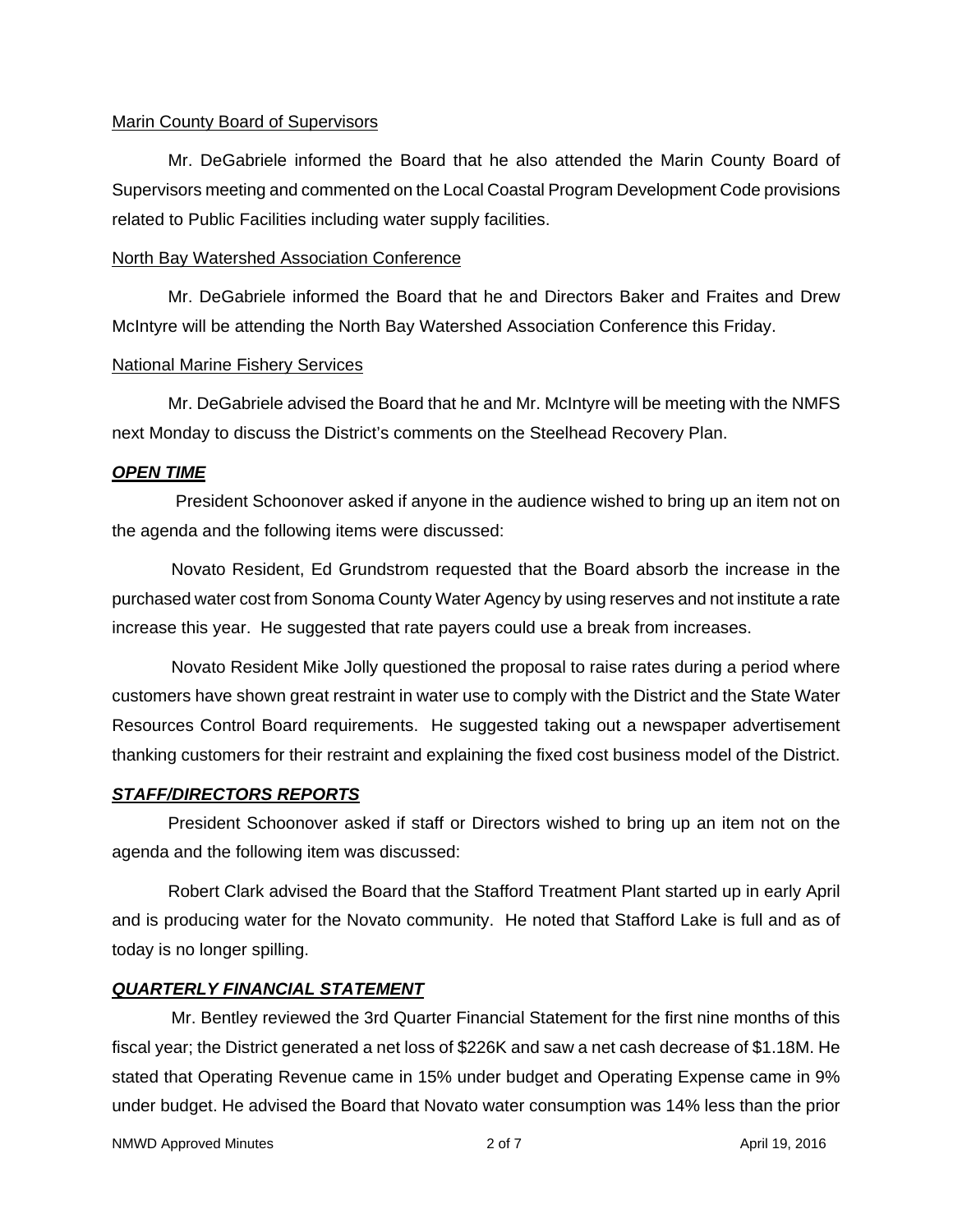year during this same period and total Operating Revenue is down nearly \$1M due the consumption decrease.

Mr. Bentley informed the Board that the Recycled Water sales are down 6% and that there is \$280K in recycled water fund reserves. He advised the Board that West Marin water sales are down and that the system financial balance is \$1.1M. He stated that in Oceana Marin there is \$389K in reserves.

## *MONTHLY PROGRESS REPORT*

Mr. DeGabriele provided the Monthly Progress Report for March. He stated that water production is down 19% compared to a year ago and down 24% compared to 2013. He noted that for the period from June through March water production is down 33% compared to this same period in 2013 pursuant to the State mandate. Mr. DeGabriele informed the Board that at the end of March, Stafford Lake was spilling and Novato had received 21.1" of rainfall, slightly less than average. He stated that on the Russian River, Lake Mendocino holds over 86,000AF and Lake Sonoma nearly 245,000AF. The Board was informed that 38% of customer service questionnaires were returned, an improvement over past receipt and 99% of customers indicate the District is doing a good job. Mr. Bentley reviewed the Auditor-Controller's Monthly Report of Investments, which shows that the District has just over \$13M invested earning a rate of return of 0.65%.

# *CONSENT CALENDAR*

On the motion of Director Baker, seconded by Director Rodoni the Board approved the following items on the consent calendar by the following vote:

AYES: Director Baker, Fraites, Petterle, Rodoni and Schoonover

NOES: None

# *PACK ANNEXATION SEWER SERVICE AGREEMENT*

Director Baker requested this item be removed from the consent calendar to inquire whether the District was aware that the existing Pack residence in Dillon Beach was an approved multifamily structure. Mr. McIntyre advised that District staff was not aware of this fact until the LAFCo determination was made and it appears that the Marin County Assessor had made the determination at some prior date. He further stated that the proposed sewer service agreement would limit the property to one single family dwelling unit and one additional dwelling unit.

On motion of Director Baker, seconded by Director Petterle, the Board approved annexation of the Pack property at 35 Ocean View Avenue in Dillon Beach to the Oceana Marin Improvement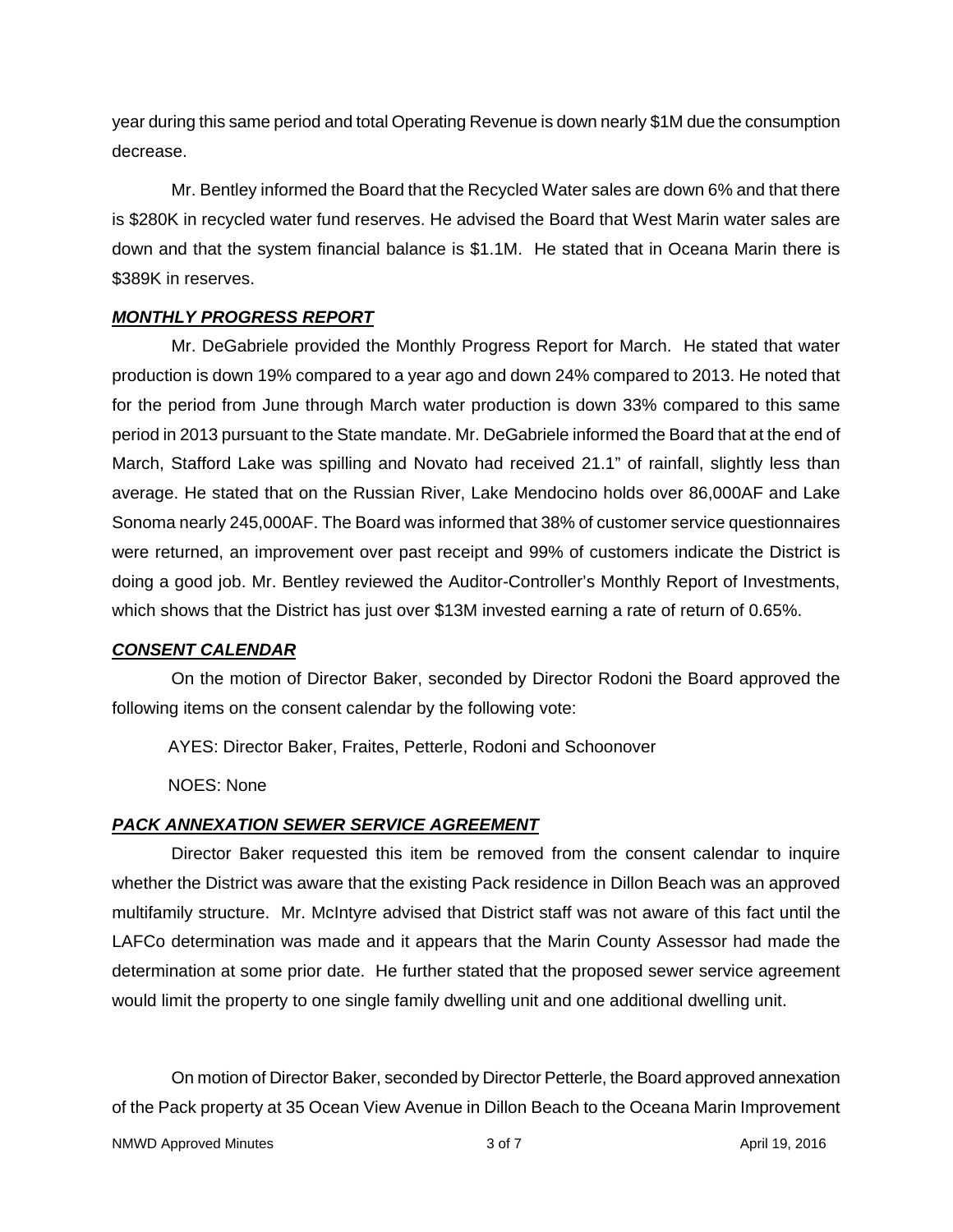District and Resolution 16-09 entitled: "Resolution of the Board of Directors of North Marin Water District Ordering the Annexation of Territory Within Said District to Improvement District No. OM-3 Of North Marin Water District" by the following vote:

AYES: Director Baker, Fraites, Petterle, Rodoni and Schoonover

NOES: None

# *RECORD RETENTION PROGRAM- DESTRUCTION OF RECORDS*

The Board authorized Destruction of Records pursuant to the District's Record Retention Program. Records will be destroyed on April 27th. The Board and staff were invited to bring in personal records for shredding at a cost of \$7 per bankers box. The Board approved Resolution 16- 10 entitled: "Resolution of the Board of Directors of North Marin Water District to Approve Destruction of Certain Records."

# *LAWN BE GONE SHEET MULCHING PROGRAM*

 The Board authorized a new agreement with McAghon Landscaping for continuation of the "Lawn be Gone" sheet mulching program for an amount not to exceed \$12,000. This is an alternative program to the District's "Cash For Grass" program. District customers are provided materials (cardboard and wood chip mulch) which are placed directly on top of turf to eliminate the need for irrigation in the future. To date 15 customers have participated in this program and converted 8,600sqft of lawn. New authorization will enable another 17,500sqft of turf to be converted to low-water use landscape area.

# *ACTION CALENDAR*

# *RECYCLED WATER EXPANSION CENTRAL SERVICE AREA – EAST PROJECT – APPROVE BID ADVERTISEMENT*

 Mr. McIntyre requested the Board to provide approval for staff to solicit bids for the Recycled Water Expansion Central Service Area East Project. He explained to the Board that the project will include pipeline installation on public right-of-way east of Highway101, essentially extending transmissions lines from the Novato Sanitary District Recycled Water Production Facility through Vintage Oaks, including a crossing of the SMART Railroad and Novato Creek. He stated that estimated cost of the work is \$2.99M. He noted that bids are scheduled to be open on June 21st, with award on July 22nd and construction to be completed next May. Mr. McIntyre advised the Board that other elements of the Central Service Area Expansion project include the west project: pipeline installation west of Highway101 and the 101 crossing, Norman Tank Rehabilitation and finally private onsite retrofits both east and west of Highway101.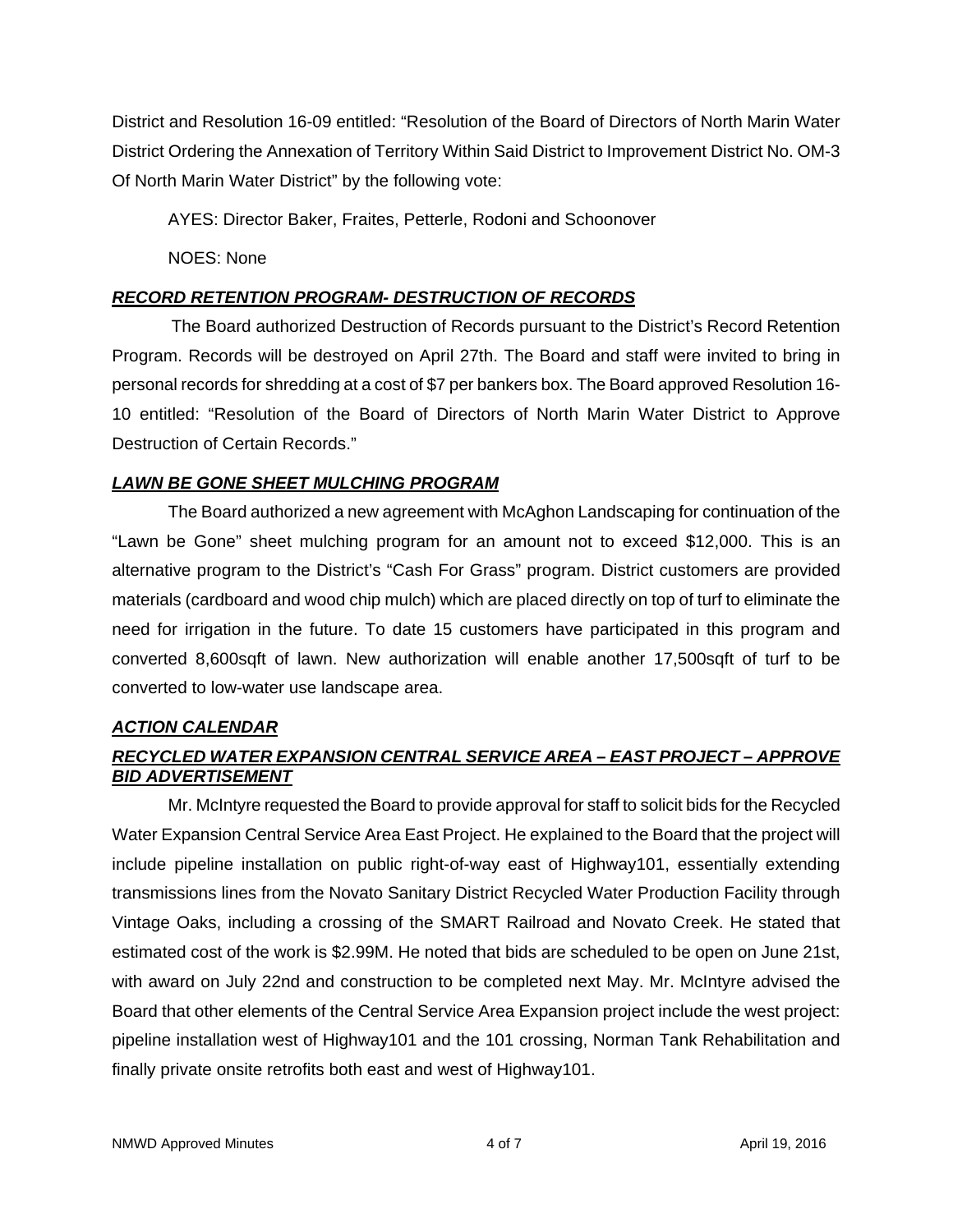On motion of Director Baker, seconded by Director Petterle, the Board authorized bid advertisement of the Recycled Water Expansion Central Service Area-East Project by the following vote:

AYES: Director Baker, Fraites, Petterle, Rodoni and Schoonover

NOES: None

# *WATER SHORTAGE CONTINGENCY PLAN FOR GREATER NOVATO AREA*

Mr. Grisso advised the Board that staff is working on the 2015 Urban Water Management Plan and as part of the plan staff would like to update the Water Shortage Contingency Plan to allow the Board the authority and flexibility to declare dry conditions and voluntary or mandatory water use restrictions and/or water use reduction mandates in response to a range of drought conditions including actions and response to the State water conservation orders. He stated that the new plan also authorizes collection of a Drought Revenue Recovery Surcharge.

On motion of Director Fraites, seconded by Director Rodoni, the Board approved Resolution 16-11 entitled: "Resolution of the Board of Directors of North Marin Water District Approving the Water Shortage Contingency Plan for Greater Novato Area" updating the Water Shortage Contingency Plan to be included in the 2015 Urban Water Management Plan by the following vote:

AYES: Director Baker, Fraites, Petterle, Rodoni and Schoonover

NOES: None

# *APPROVE NOTICE OF COMPLETION FOR AEEP B3 PROJECT (GHILOTTI CONSTRUCTION INC.)*

Mr. McIntyre requested that the Board approve a Notice of Completion for the AEEP B3 Project to be filed. He stated that Ghilotti Construction completed the work for just under \$14M of which the majority is reimbursed by CalTrans. He explained that filing of the Notice of Completion provides subcontractors an opportunity to file claims in the next 35 days, at which time should no claims be filed, the project can be closed out.

On motion of Director Petterle, seconded by Director Fraites, the Board authorized the General Manager to execute and file a Notice of Completion for the AEEP B3 project by the following vote:

AYES: Director Baker, Fraites, Petterle, Rodoni and Schoonover

NOES: None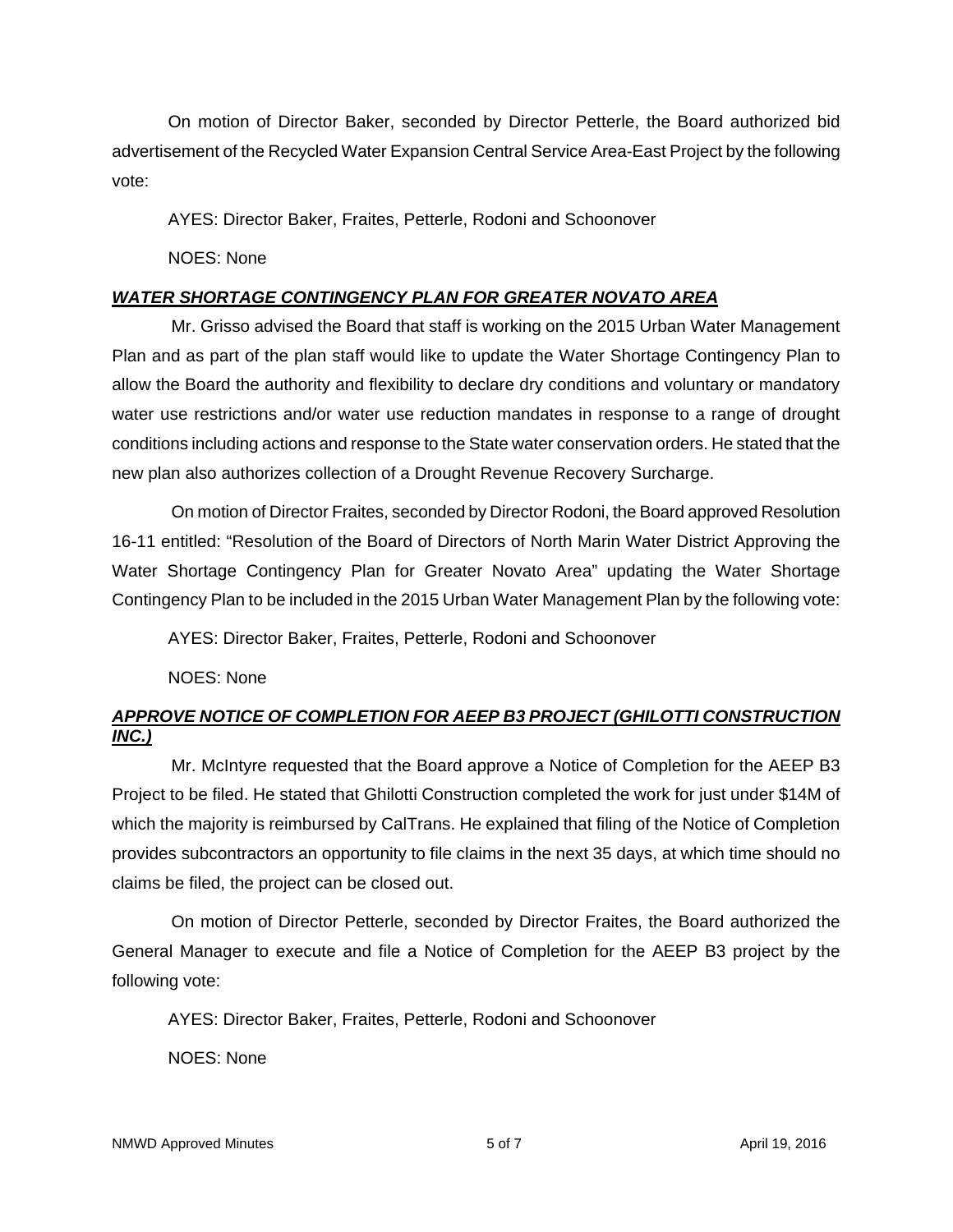## *SET PUBLIC HEARING – 2015 URBAN WATER MANAGEMENT PLAN*

Mr. McIntyre advised the Board that he, Ryan Grisso and Mr. DeGabriele have been working on the 2015 Urban Water Management Plan. He stated that the Board will need to set a public hearing date to consider comments on the plan. He noted that June  $21<sup>st</sup>$  at 7:00 p.m. is the recommended date and time for the public hearing. Mr. McIntyre advised the Board that the document needs to be completed by July 1st.

On motion of Director Petterle, seconded by Director Baker, the Board set the public hearing to consider comments on the 2015 Urban Water Management Plan at 7:00 p.m. on June 21<sup>st</sup> at the District Administrative Office, 999 Rush Creek Place, Novato and directed staff to notify the City and County and notice the public hearing once per week for two consecutive weeks in the Novato Advance by the following vote:

AYES: Director Baker, Fraites, Petterle, Rodoni and Schoonover

NOES: None

## *INFORMATION ITEMS*

# *INITIAL REVIEW – FY 17 & FY 18 CAPITAL IMPROVEMENT PROJECT BUDGET*

Mr. Bentley provided the Board with the FY17 & FY18 Capital Improvement Project Budget which included the District's share of the Sonoma County Water Agency's Capital Improvement Projects funded through water rates. He stated that also included in the budget is the debt schedule which shows all four Districts. Mr. Bentley informed the Board that the FY17 CIP Budget is set for \$18.5M and \$11.8M for FY18. He advised the Board that there are three projects which will be financed including: the Radio Read Meter Retrofit, the Office/Yard Remodel and the Recycled Water Expansion for the Central Service Area.

Mr. Bentley advised the Board that an additional review of the Novato Water and Recycled Water Capital Improvement Budgets is scheduled for May 17th, and a public hearing and approval of the budgets is scheduled for June 21, 2016. He stated that an additional review of the West Marin Water and Oceana Marin Sewer Capital Improvement Budgets is scheduled for June 7th, with a public hearing planned for June 28th in Point Reyes Station.